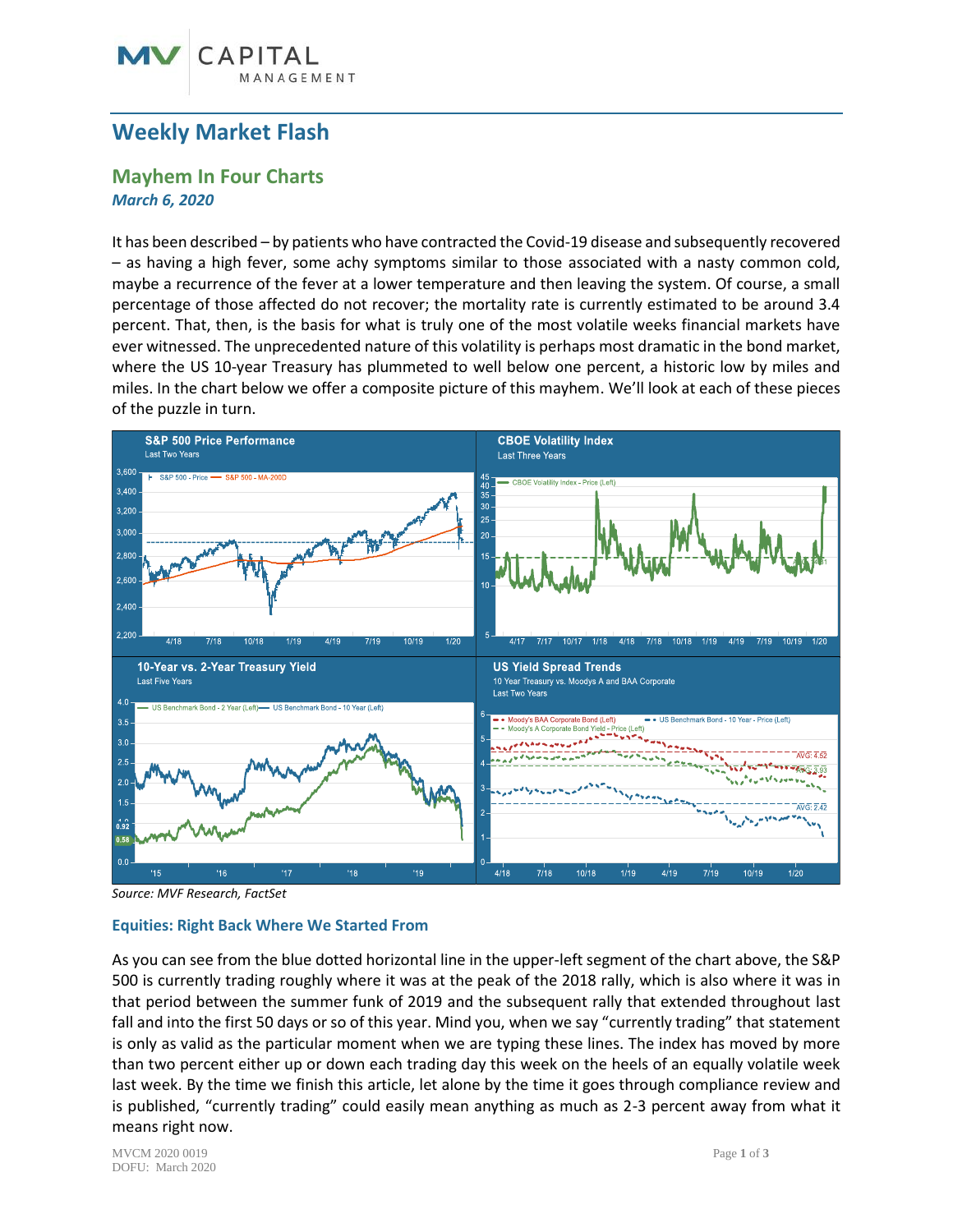

While there is still some hint of rationality in the price moves – the obvious segments of travel & leisure, airlines and the like are getting hit worse than the broader market – these massive daily price swings are the work of thousands and thousands of trading algorithms all moving in one direction depending on where the tradewinds of the day happen to be blowing. The winds of Monday pointed to a coordinated G-7 teleconference with the potential for coordinated central bank intervention, and that drove markets higher. That didn't pan out on Tuesday morning, but then a Fed "emergency" intervention of a 0.5 percent cut in the Fed funds rate seemed to confuse more than enlighten, and stocks promptly fell. Tuesday night brought a colossal surprise in the form of a sweeping Super Tuesday victory by Democratic candidate Joe Biden, the extent of which seemed to fuel a confidence rally in risk assets on Wednesday. By Thursday the rapid spread of Covid-19, particularly in Italy but also in the US (with attendant concerns about the readiness of our flawed healthcare system to handle a possible pandemic) sent things south again.

## **Volatility: Consistent With Previous Peaks**

The upper-right segment of the above chart shows the VIX index, the market's so-called fear gauge which reflects how the price of put options can suddenly spike upwards when market sentiment turns for the worse. As you can see, the current spike in the VIX is fairly consistent with the previous two risk peaks of the past three years: the initial concern about a global trade war in early 2018 when the administration issued the first round of tariffs, and then the near-bear market in late 2018 when markets feared the continuation of the Fed's then-rate tightening policy in the face of rising economic fears.

Now, those earlier VIX peaks retreated fairly rapidly and risk asset markets settled down. The math of the market suggests that selling bouts only have a limited life span before the extreme panic subsides. The more interesting question is where the volatility trades after the panic. As you can see from the earlier examples, VIX trading settled into a higher average level than the long spell of preternatural calm that defined markets in 2017. We call these higher risk levels "mesas" to distinguish them from the brief Alpine panic peaks and the 2017-like valleys of calm. Given what we see today about the potential economic impact of Covid-19 on both the supply and demand side of the economy (and however irrational this impact may seem, it is clearly manifesting in data points such as the cancellation of expensive public events and outrageous prices for personal-hygiene consumer goods), a post-panic risk mesa at elevated levels even from those of 2018 and 2019 is entirely plausible.

### **Safe Haven Bonds: Flight to Zero**

For all the eye-popping volatility on the equity side of things, the real history this week has been made in the bond market. The lower-left segment of the above chart shows the five-year trading pattern for the 2-year (green) and the 10-year (blue) Treasury notes. Each of these two securities is noteworthy for its own particular reason. The 10-year note's previous all-time low was set in 2016, at 1.36 percent. That was the lowest the benchmark bond yield had ever reached in the entire history of the American republic. Until, that is, this week when it crashed through that previous low to below one percent. As of early Friday morning trading the 10-year yield is hovering right around 0.7 percent, i.e. at a level nearly half of that former all-time low of 1.36 percent. There appears to be an unprecedented desire for the safest of safe haven assets. Much of this may well be a massive reversal from those very investors – the insurance companies, pension funds and the like – which the Fed had succeeded in pushing out of low-risk assets in conducting its monetary policy reversal last year.

The 2-year note, by contrast, is not at all-time lows but rather roughly where it was at the end of 2014. That is important for another reason, though, because it suggests that markets expect the Fed funds rate, in due course, to be back where it was at the end of 2014 – i.e. at zero. We likely have not seen the last